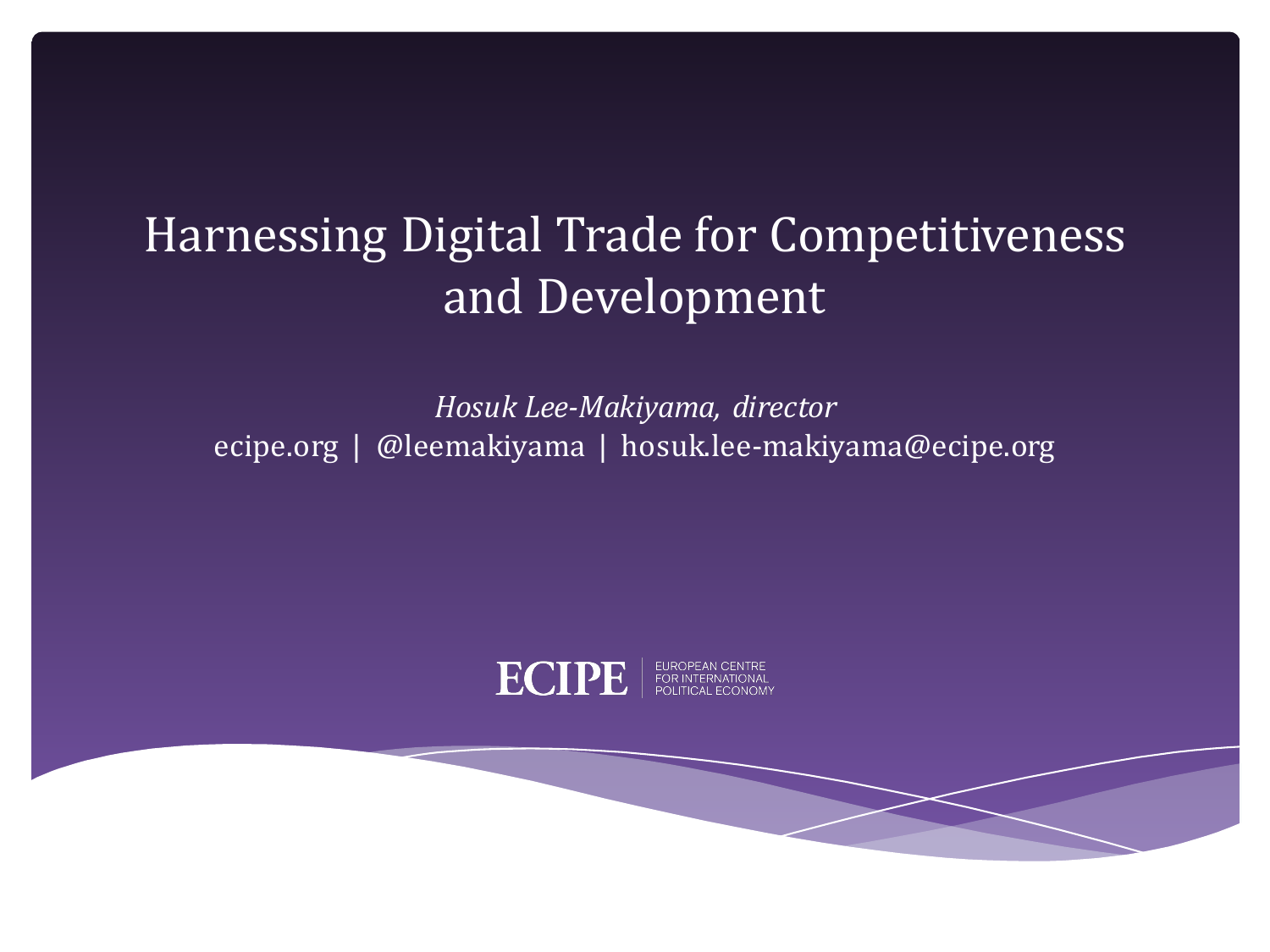

- ∗ Digital goods, products
- ∗ Online services

- *Data/telecommunication*
- $-$  *Over-the-top* (*OTT*) services
- *E-commerce*
- $-$  *Computer related services (CRS), consultancy services*
- ∗ Cross border data flows
	- $-$  *Data generated and transmitted by goods*
	- *ICT enabled delivery of services*
	- *Horizontal definition*
- ∗ Common narrative: Improving the ability to trade
	- *Data dependency in services delivery exceeds e.g. importance of car exports*
	- $-$  *Replacing mode 1 & 2*
	- $-$  *Reducing investment and mobility requirements really?*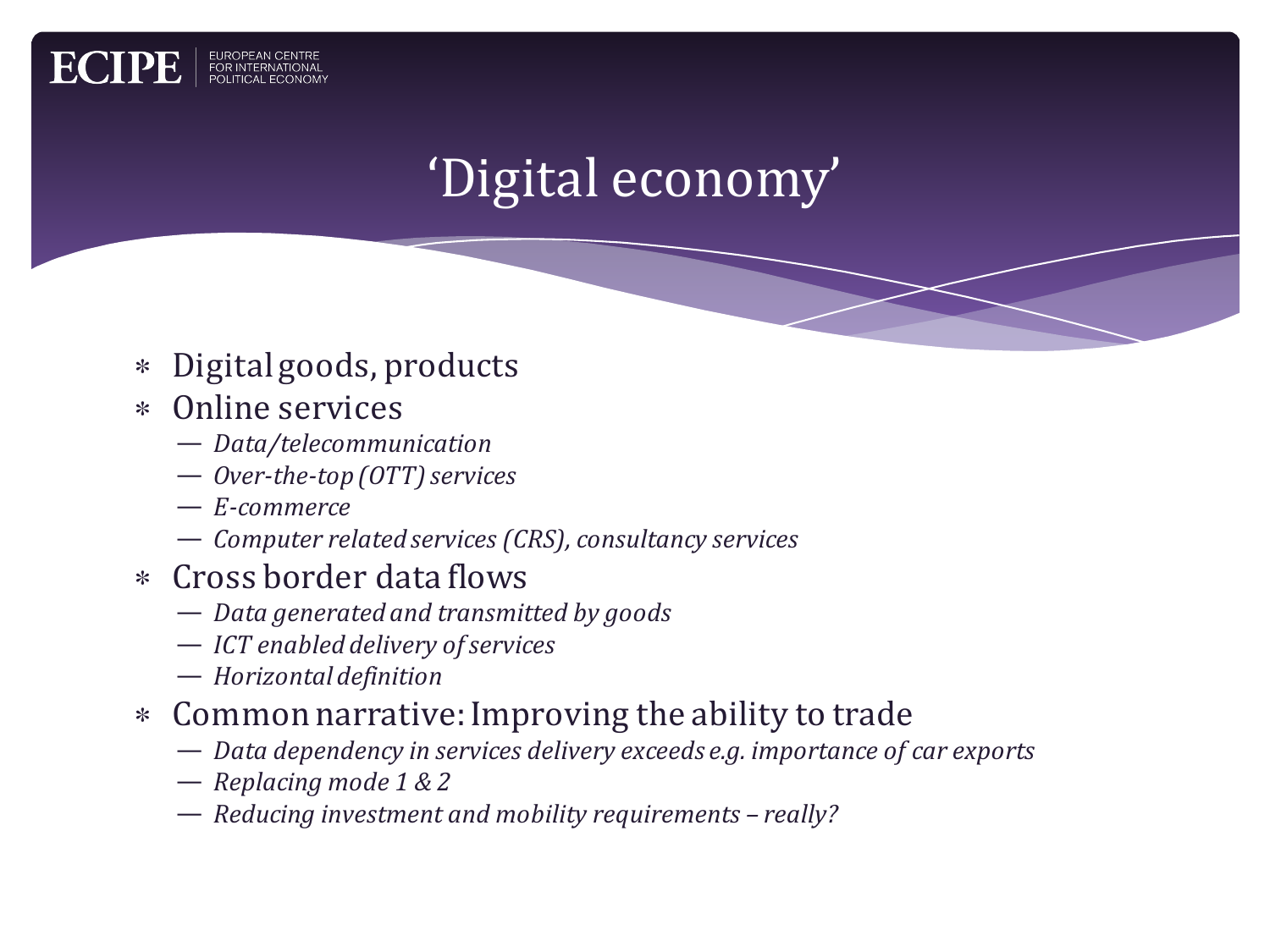

# Policy failure in trade

#### ∗ Structural problems of the multilateral system

- $-$  *Poor fit with trade concepts and definitions*
- $-$  *Architecture; mode based scheduling*
- $-$  *Servification* and mode 5
- *Limited horizontal disciplines*
- *Distinction between foreign and domestic*
- ∗ Preferential agreements have not fared better
	- $-$  *Direct transposition of WTO GATS or national laws*
	- *Few horizontal disciplines to date; new ideas tends to be barrier-specific*
- ∗ Real rollbacks in commitments
	- *Financial services despite commitments in FTAs*
	- *'Information processing services' through censorship, privacy laws*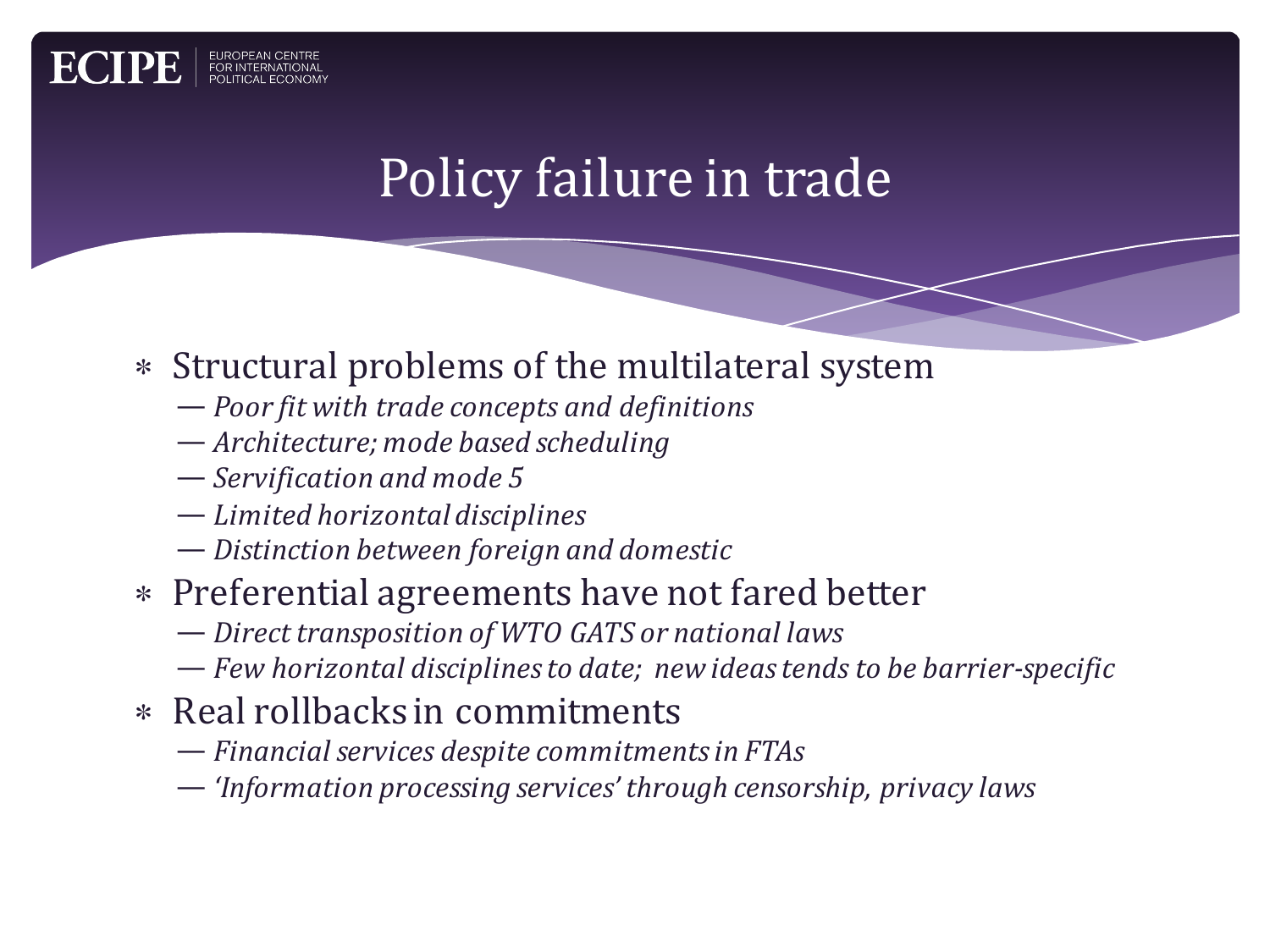

EUROPEAN CENTRE<br>FOR INTERNATIONAL<br>POLITICAL ECONOMY

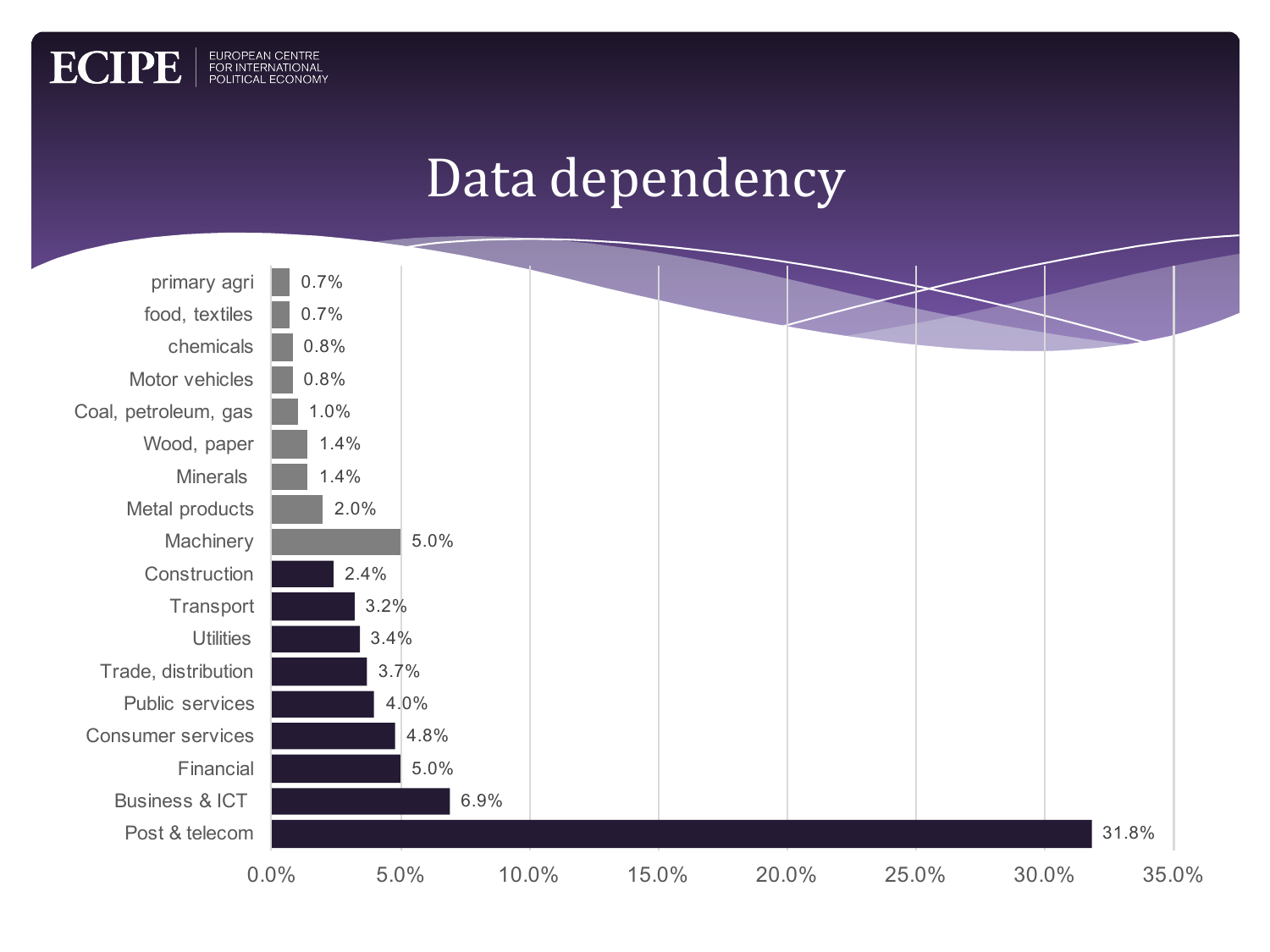## Digital trade barriers

#### ∗ Fiscal measures

EUROPEAN CENTRE<br>FOR INTERNATIONAL<br>POLITICAL ECONON

- $-$  *Customs measures: Tariffs, trade defense, de minimis rules*
- $-$  *Taxation: Reverse corporate taxation rules, VAT, copyright levies*
- $-$  *Discriminatory subsidies, export credits*
- ∗ Investments
	- *FECs, SOEs, screening on M&A*
- ∗ Local content requirement in manufacturing
- ∗ IPRs
	- $-$  *Indigenous innovation policies, legal injunctions*
	- $-$  *Disproportionate and inadequate enforcement*
	- *Trade secrets*
- ∗ Standard setting
- ∗ Public procurement
	- *Preferential purchase schemes*
	- $-$  *Confiscation of IP*
	- *Technology mandates*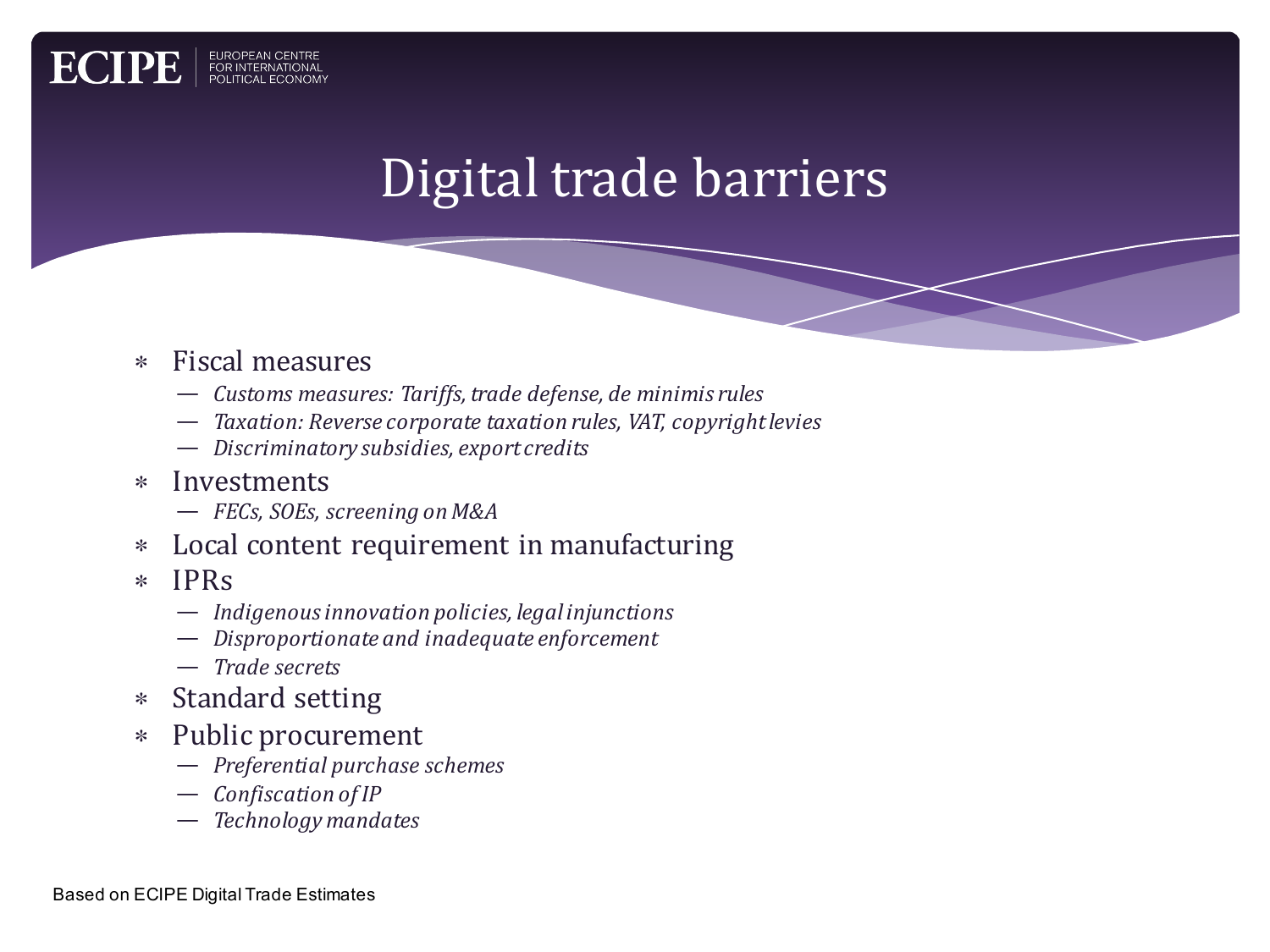

#### ∗ Intermediary liability

EUROPEAN CENTRE<br>FOR INTERNATIONAL<br>POLITICAL ECONOM

**ECIPE** 

- *Notice and takedown rules,*
- *'license to operate'*
- ∗ Antitrust issues
	- *Deregulation of telecom markets*
	- *Interconnection*
- ∗ Business mobility
	- $-$  *Quotas, limit to stay, intra-corporate transferees*
- ∗ Data related measures
	- *Data localization, data retention*
	- *Commercial censorship*
	- *Privacy legislation, right to be forgotten*
	- Asymmetrical bandwidth, net neutrality

#### ∗ E-commerce

- *Barriers to fulfilment*
- *Payment services*
- *Domain name registration*
- $-$  Sales restriction and discrimination of online vendors

Based on ECIPE Digital Trade Estimates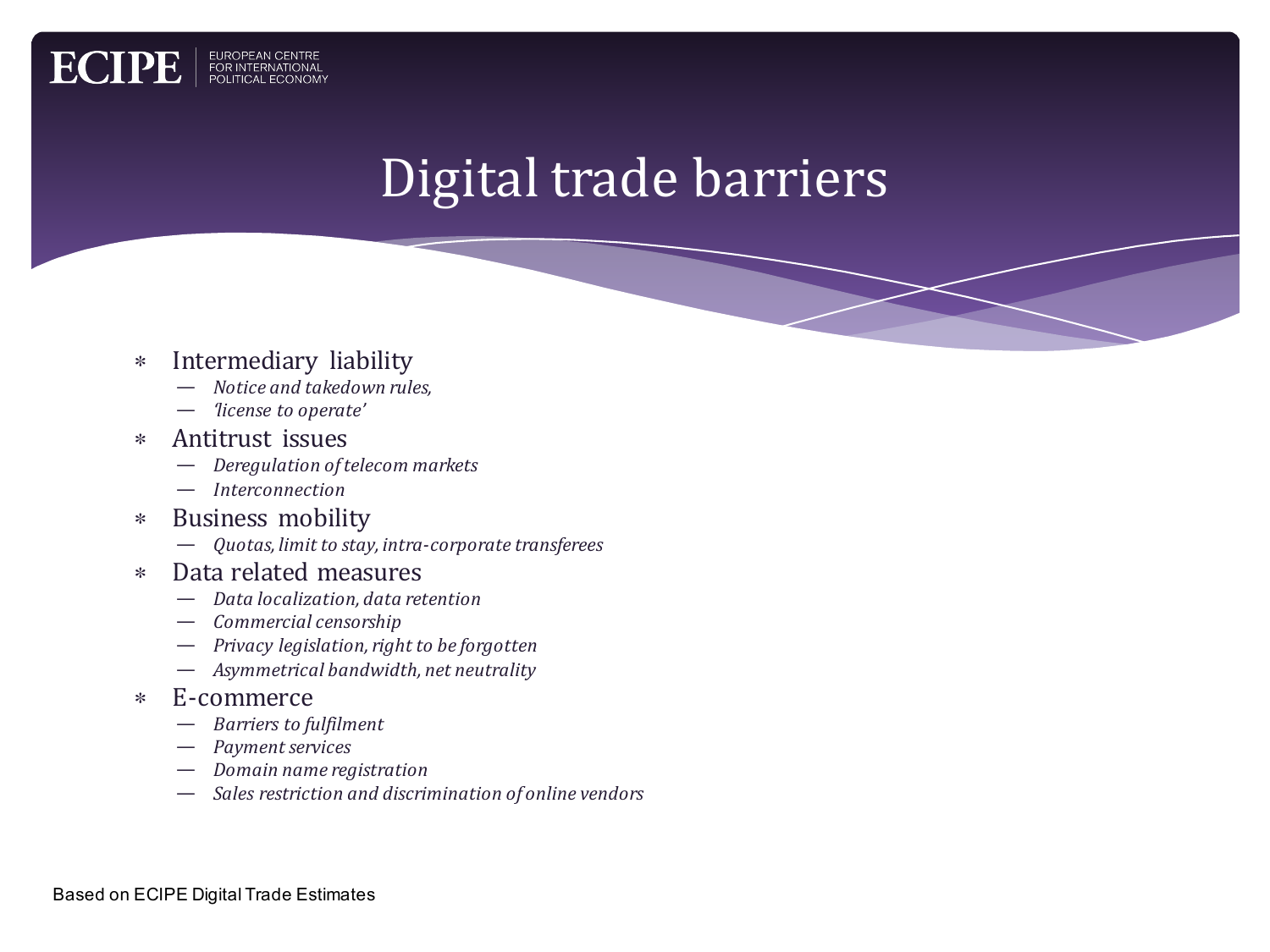## Actionability of digital barriers

- ∗ Often internal, domestic discrimination against digital delivery
	- $-$  *Rather than a obvious case of non-national treatment*
- ∗ Regional, competing market standards
	- *Dynamic competition*
	- *Interoperability*

- ∗ Opaque regulations
	- $-$  *Guidelines, circulars to unwritten practices*
- ∗ De facto anti-competitive behavior
	- $-$  *Incumbent in telecom sector, standard essential patents (SEPs), net neutrality issues*
- ∗ Often a 'hard' sensitivity
	- $-$  Often based on non-commercial law/sensitivities, such as
	- *Intermediary liability, intellectual property*
	- *Privacy; national security concerns*
	- $-$  *Crisis and jobs narrative*
- ∗ Often exploits weakest chain to block all trade; not just loss of margins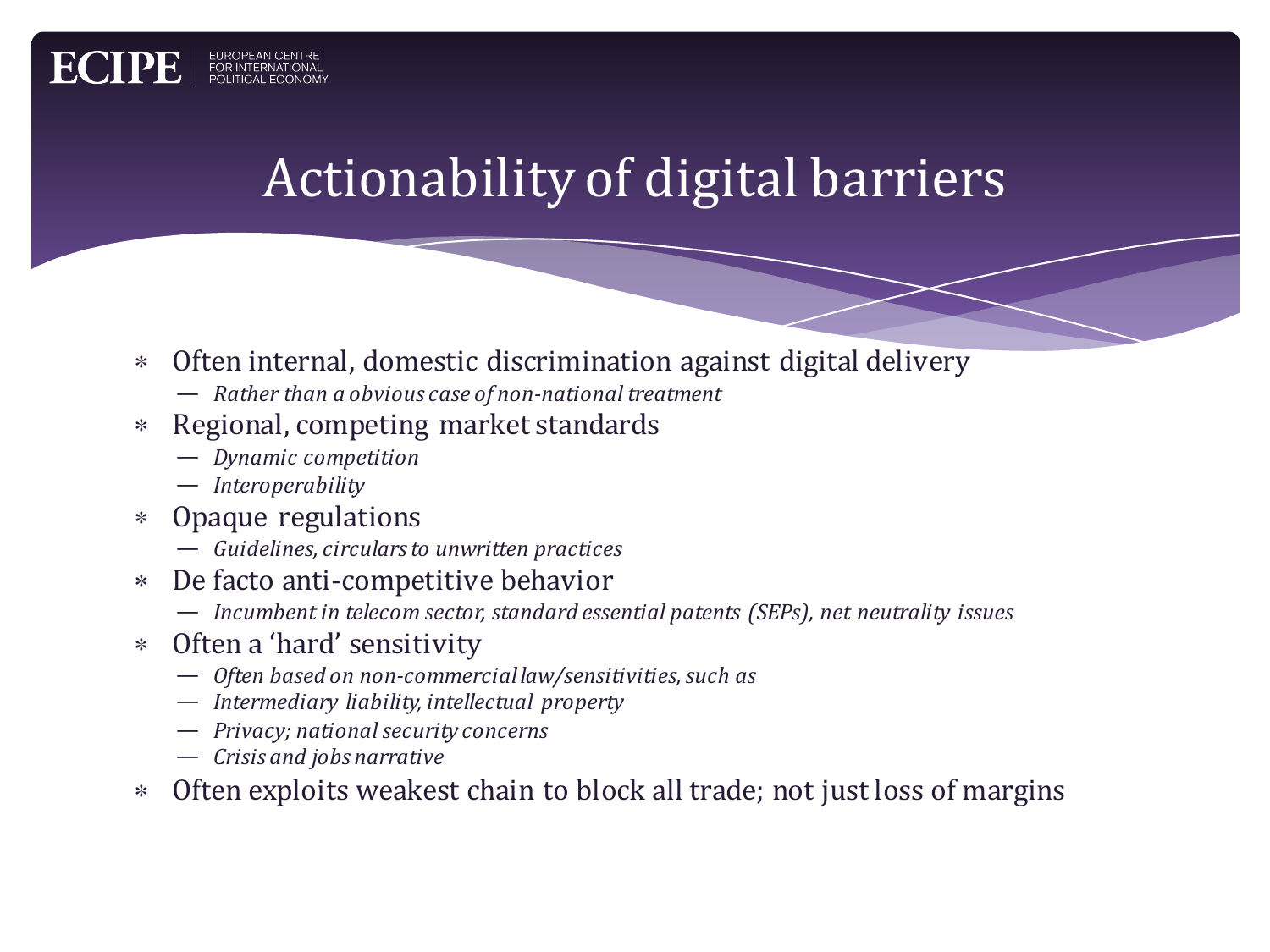### Example of impact: Data localisation

- ∗ Using Computable General Equilibrium (CGE) model and static accounting based cost estimates
- ∗ Cost increases in the domestic economy
	- *Data regulation measures on domestic prices*
	- $-$  *Losses on total factor productivity* (TFP)
- ∗ Restrictions on foreign supply

ECIP

- $-$  *Tariff equivalent (AVEs) on services*
- *Forced to replace certain data processing inputs with local supply*
- ∗ Downstream linkage via input prices
- ∗ Lower returns on investments
	- *Use of big data in enterprise environments*
	- *R&D* (base research, customer relationship management, *EDI*)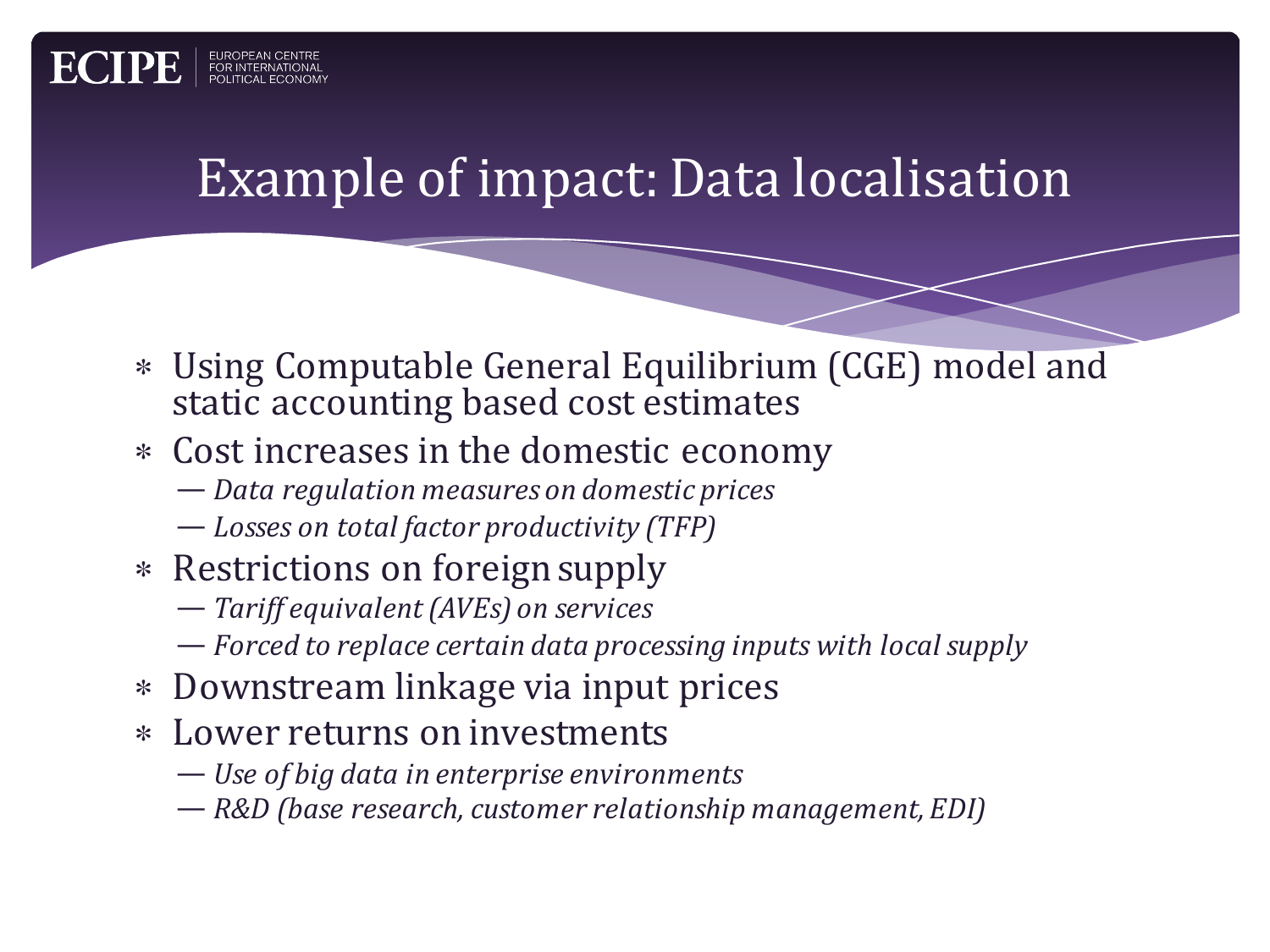

**ECIPE** 

EUROPEAN CENTRE<br>FOR INTERNATIONAL<br>POLITICAL ECONOMY

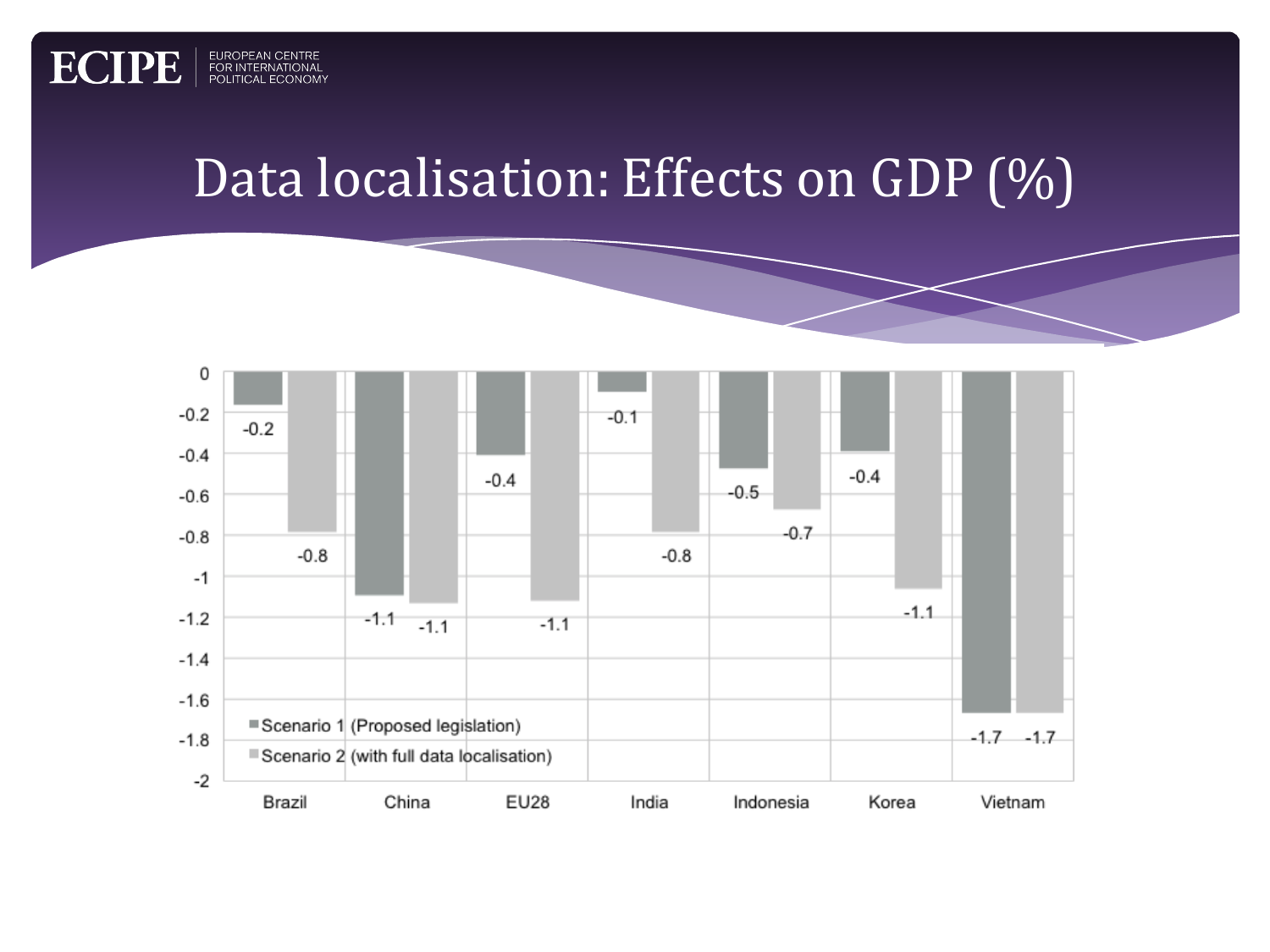### Data localisation: Effects on exports  $(\%)$

**ECIPE** 

EUROPEAN CENTRE<br>FOR INTERNATIONAL<br>POLITICAL ECONOMY